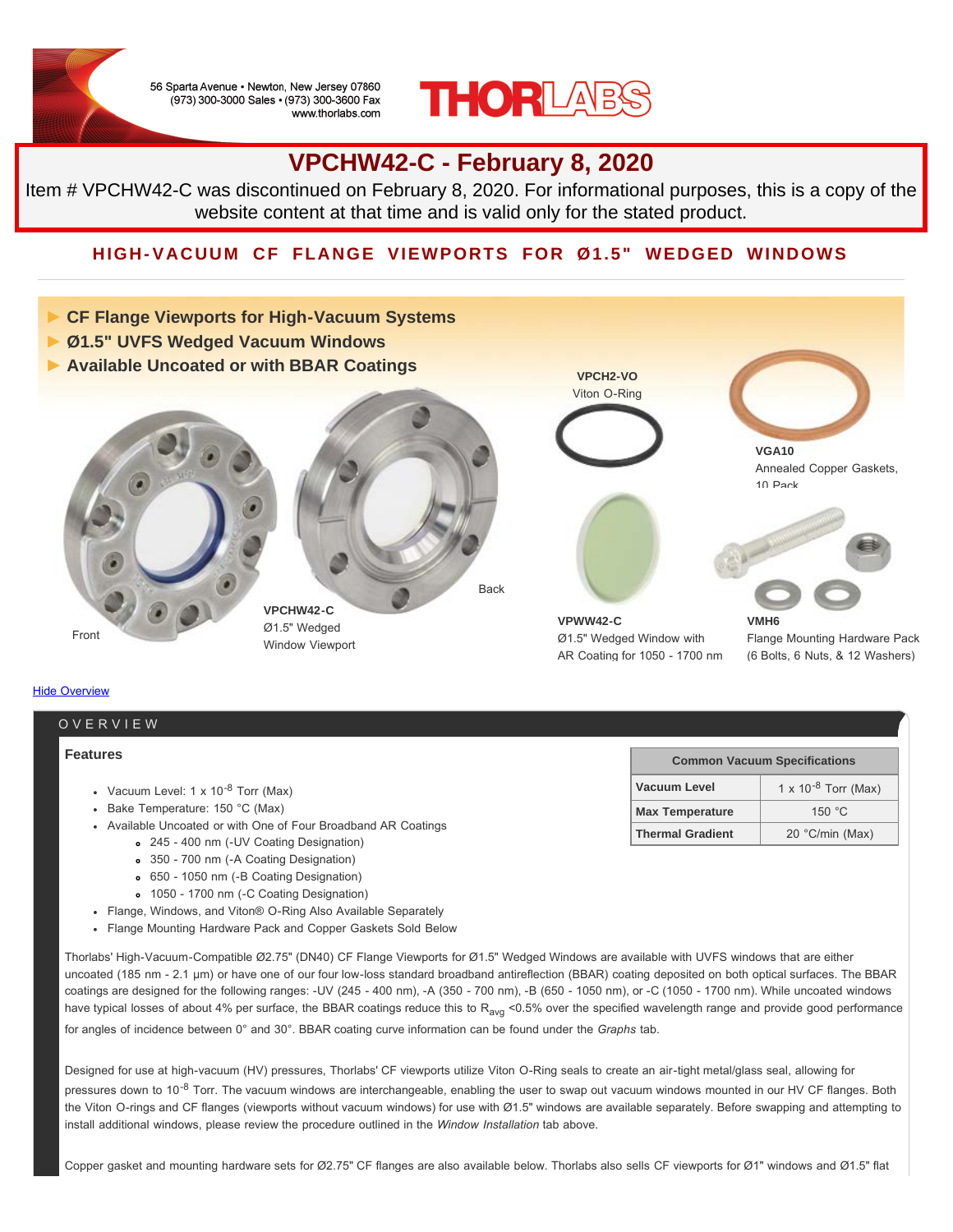#### **Hide Specs**

#### **Item # VPCHW42 VPWW42 VPCHW42-UV VPWW42-UV VPCHW42-A VPWW42-A VPCHW42-B VPWW42-B VPCHW42-C VPWW42-C** Window Material **Window Material Community Community** Community Community Community Community Community Community Community Community Community Community Community Community Community Community Community Community Communit Window Diameter (Unmounted) and the control of the control of the control of the control of the control of the control of the control of the control of the control of the control of the control of the control of the contro Diameter Tolerance (Unmounted) +0/-0.1 mm Clear Aperture (in Viewport) Ø1.13" (28.7 mm) AR Coating **National Coating 100 and 245 - 400 nm** 350 - 700 nm 1050 - 1050 nm 1050 - 1700 nm AR Coating Performance<sup>a</sup>  $R_{\text{avg}}$ <0.5% Surface Flatness (@633 nm)  $λ/2$ Surface Quality 20 -10 Scratch-Dig Wedge Angle 30 arcmin 30 arcmin 30 arcmin 30 arcmin 30 arcmin 30 arcmin 30 arcmin 30 arcmin 30 arcmin 30 arcmin Wedge Angle Tolerance ±10 arcmin SPECS

Across the specified wavelength ranges for an angle of incidence of  $0^{\circ} \pm 5^{\circ}$ 

#### **Hide Graphs**

#### GRAPHS

Thorlabs' high-performance multilayer AR coatings have an average reflectance of less than 0.5% (per surface) across the specified wavelength ranges (denoted by the shaded blue area in the Coating graphs below). These AR coatings provide good performance for angles of incidence (AOI) between 0° - 30° (0.5 NA). The AR Coating plots below show the reflectance of each coating at 8° AOI. For optics intended to be used at larger incident angles, consider ordering a custom coating optimized for a 45° angle of incidence; these coatings are recommended for use with incidence angles from 25° to 52°. The Substrate Transmission graph below shows the transmission of light through an uncoated UVFS substrate.



#### **AR Coating**

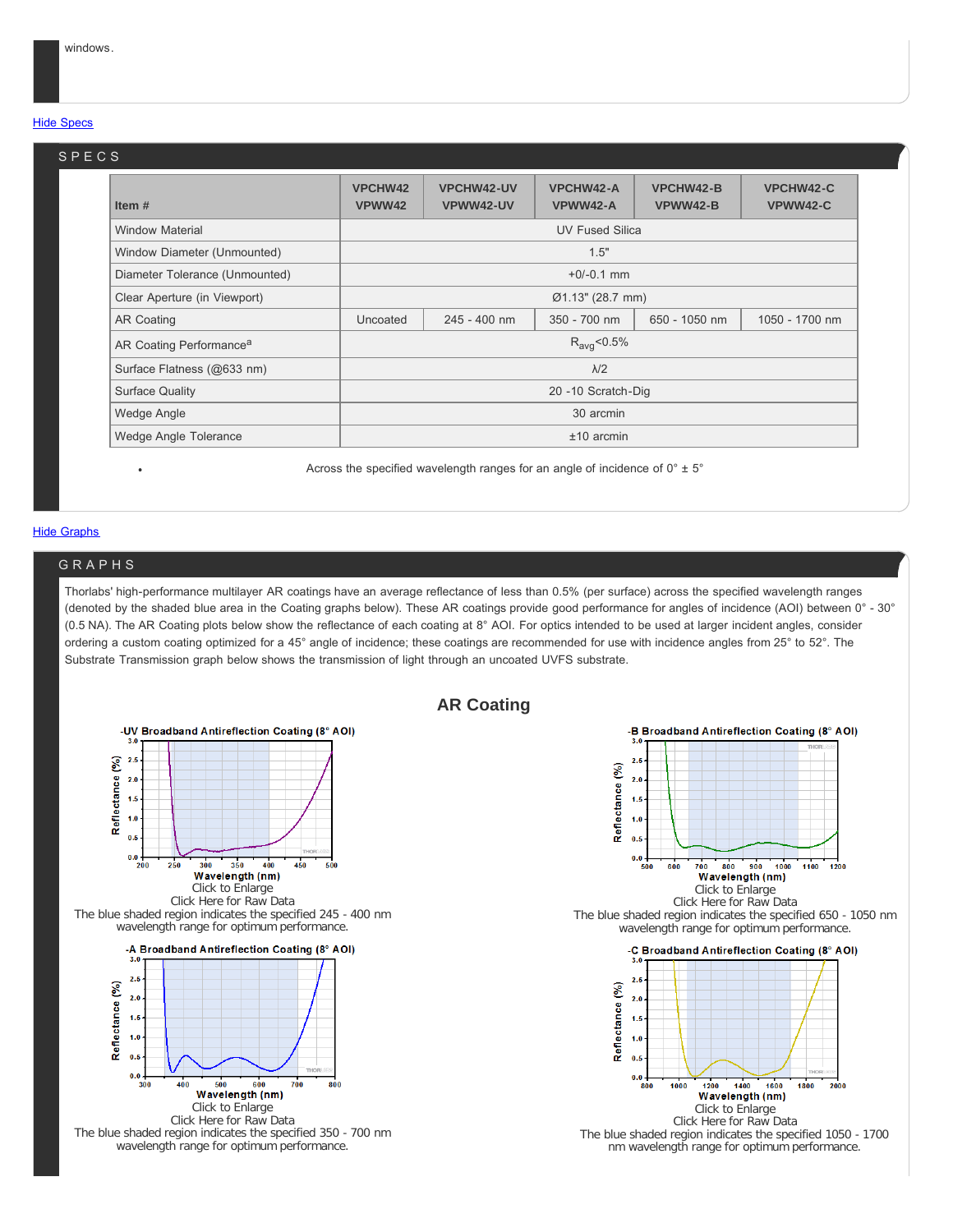

#### **Hide Window Installation**

#### WINDOW INSTALLATION

Our high-vacuum viewports offer superb flexibility by allowing the user to install or swap out windows as they desire, or as experimental conditions demand. Installation of the windows is relatively quick and simple. This guide explains how to install and change windows in our high-vacuum CF flanges.

#### **Step 1:**



Left: Viewport with front face removed. Middle: O-Ring is removed, inspect the seat. Right: Using comprssed air, remove loose debris from the seat.

Inspect the o-ring and seat for pits, scratches, or contamination. Remove any loose debris from the seat using compressed air.

#### **Step 2:**





Install the o-ring in the seat, and place the window on top of the o-ring (left image). Place the face plate on top of the window (right image).

#### **Step 3:**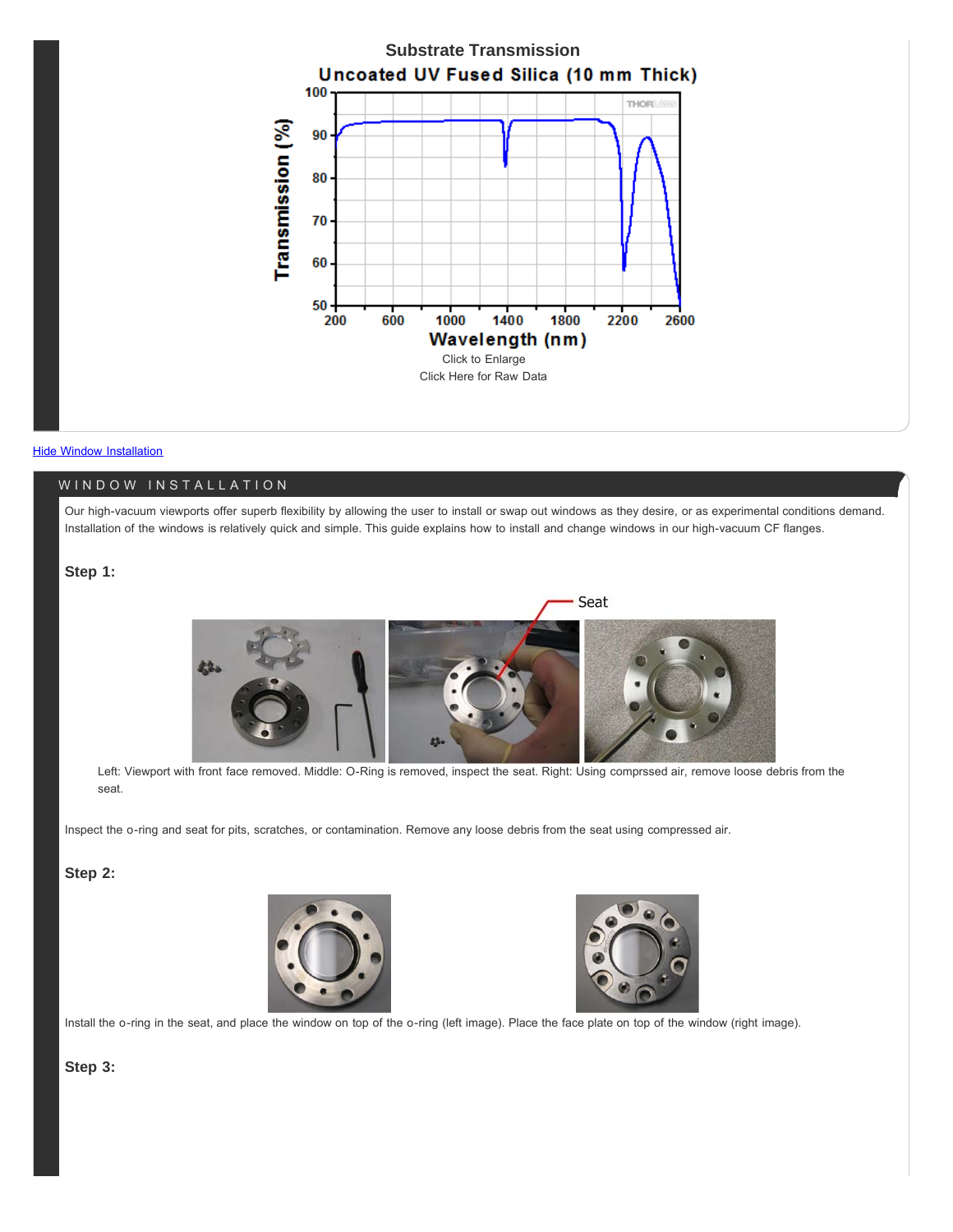

Place the screws in the face plate holes and use the 2 mm hex key to turn each screw ~1.5 turns so that they are flush with the face plate but not tight.

#### **Step 4:**



Use a torque driver set to 30 in-oz to screw in all six setscrews. Refer to the sequence shown in the pattern above for the correct order in which the screws should be torqued. Please note that over-torquing the screws will risk damaging the window. While the viewports for Ø1" windows only have 4 screws, use the same sequence for tightening the screws.

#### **Hide Damage Thresholds**

#### DAMAGE THRESHOLDS

#### **Laser Induced Damage Threshold Tutorial**

The following is a general overview of how laser induced damage thresholds are measured and how the values may be utilized in determining the appropriateness of an optic for a given application. When choosing optics, it is important to understand the Laser Induced Damage Threshold (LIDT) of the optics being used. The LIDT for an optic greatly depends on the type of laser you are using. Continuous wave (CW) lasers typically cause damage from thermal effects (absorption either in the coating or in the substrate). Pulsed lasers, on the other hand, often strip electrons from the lattice structure of an optic before causing thermal damage. Note that the guideline presented here assumes room temperature operation and optics in new condition (i.e., within scratchdig spec, surface free of contamination, etc.). Because dust or other particles on the surface of an optic can cause damage at lower thresholds, we recommend keeping surfaces clean and free of debris. For more information on cleaning optics, please see our *Optics Cleaning* tutorial.

#### **Testing Method**

Thorlabs' LIDT testing is done in compliance with ISO/DIS 11254 and ISO 21254 specifications.

First, a low-power/energy beam is directed to the optic under test. The optic is exposed in 10 locations to this laser beam for 30 seconds (CW) or for a number of pulses (pulse repetition frequency specified). After exposure, the optic is examined by a microscope (~100X magnification) for any visible damage. The number of locations that are damaged at a particular power/energy level is recorded. Next, the power/energy is either increased or decreased and the optic is exposed at 10 new locations. This process is repeated until damage is observed. The damage threshold is then assigned to be the highest power/energy that the optic can withstand without causing damage. A histogram such as that below represents the testing of one BB1-E02 mirror.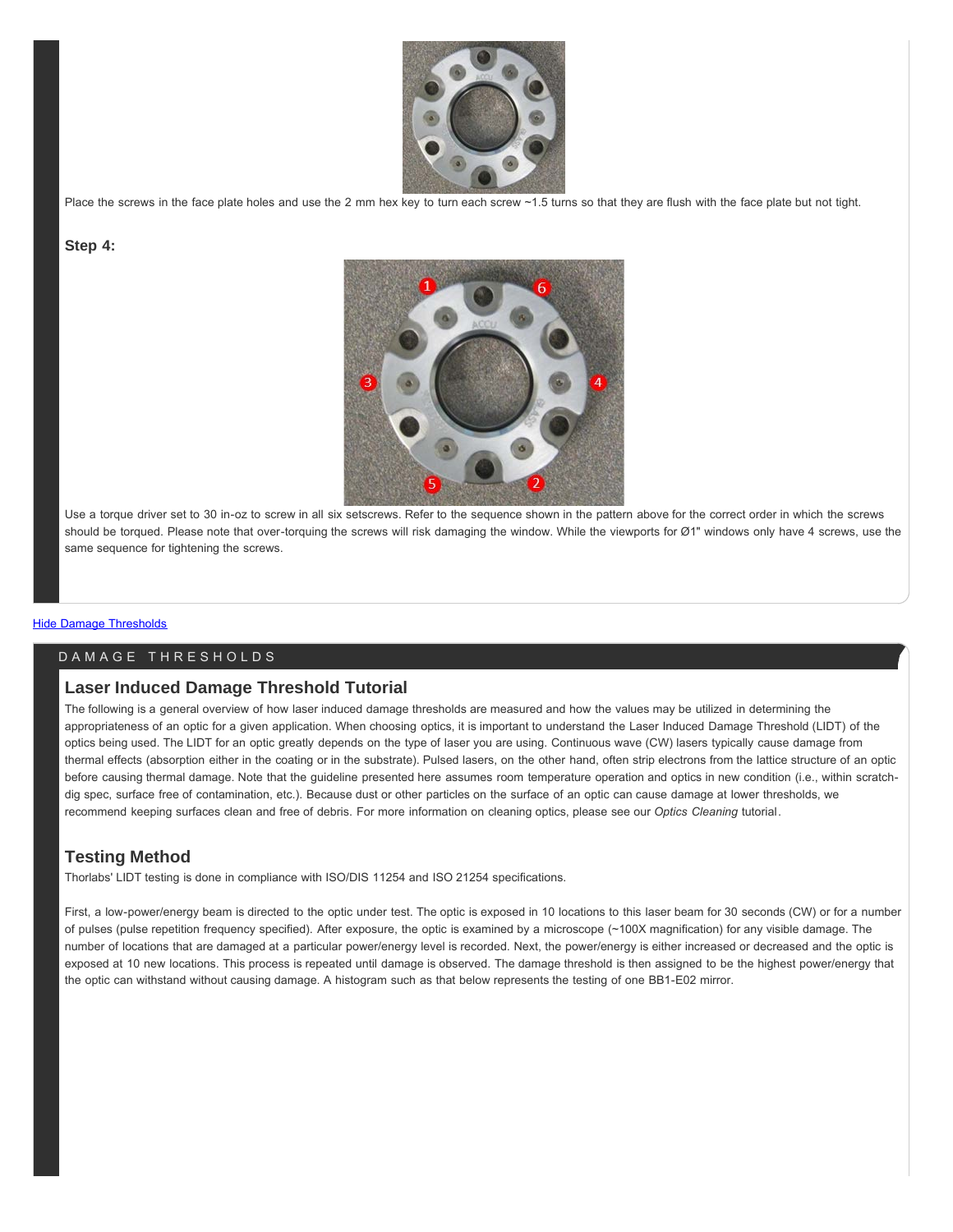

The photograph above is a protected aluminumcoated mirror after LIDT testing. In this particular test, it handled  $0.43$  J/cm<sup>2</sup> (1064 nm, 10 ns pulse, 10 Hz, Ø1.000 mm) before damage.

According to the test, the damage threshold of the mirror was 2.00 J/cm<sup>2</sup> (532 nm, 10 ns pulse, 10 Hz, Ø0.803 mm). Please keep in mind that these tests are performed on clean optics, as dirt and contamination can significantly lower the damage threshold of a component. While the test results are only representative of one coating run, Thorlabs specifies damage threshold values that account for coating variances.

#### **Continuous Wave and Long-Pulse Lasers**

When an optic is damaged by a continuous wave (CW) laser, it is usually due to the melting of the surface as a result of absorbing the laser's energy or damage



Peak Fluence (J/cm<sup>2</sup>)

| <b>Example Test Data</b> |                          |                                        |                                           |  |
|--------------------------|--------------------------|----------------------------------------|-------------------------------------------|--|
| <b>Fluence</b>           | # of Tested<br>Locations | <b>Locations with</b><br><b>Damage</b> | <b>Locations Without</b><br><b>Damage</b> |  |
| 1.50 J/cm <sup>2</sup>   | 10                       | O                                      | 10                                        |  |
| 1.75 J/cm $^2$           | 10                       | U                                      | 10                                        |  |
| 2.00 J/cm <sup>2</sup>   | 10                       | O                                      | 10                                        |  |
| 2.25 J/cm <sup>2</sup>   | 10                       |                                        | 9                                         |  |
| $3.00$ J/cm <sup>2</sup> | 10                       |                                        | 9                                         |  |
| 5.00 J/cm <sup>2</sup>   | 10                       | 9                                      |                                           |  |

to the optical coating (antireflection) [1]. Pulsed lasers with pulse lengths longer than 1 µs can be treated as CW lasers for LIDT discussions.

When pulse lengths are between 1 ns and 1 µs, laser-induced damage can occur either because of absorption or a dielectric breakdown (therefore, a user must check both CW and pulsed LIDT). Absorption is either due to an intrinsic property of the optic or due to surface irregularities; thus LIDT values are only valid for optics meeting or exceeding the surface quality specifications given by a manufacturer. While many optics can handle high power CW lasers, cemented (e.g., achromatic doublets) or highly absorptive (e.g., ND filters) optics tend to have lower CW damage thresholds. These lower thresholds are due to absorption or scattering in the cement or metal coating.

Pulsed lasers with high pulse repetition frequencies (PRF) may behave similarly to CW beams. Unfortunately, this is highly dependent on factors such as absorption and thermal diffusivity, so there is no reliable method for determining when a high PRF laser will damage an optic due to thermal effects. For beams with a high PRF both the average and peak powers must be compared to the equivalent CW power. Additionally, for highly transparent materials, there is little to no drop in the LIDT with increasing PRF.

In order to use the specified CW damage threshold of an optic, it is necessary to know the following:



- 1. Wavelength of your laser
- 2. Beam diameter of your beam  $(1/e^2)$
- 3. Approximate intensity profile of your beam (e.g., Gaussian)
- 4. Linear power density of your beam (total power divided by  $1/e^2$  beam diameter)

Thorlabs expresses LIDT for CW lasers as a linear power density measured in W/cm. In this regime, the LIDT given as a linear power density can be applied to any beam diameter; one does not need to compute an adjusted LIDT to adjust for changes in spot size, as demonstrated by the graph to the right. Average linear power density can be calculated using the equation below.

The calculation above assumes a uniform beam intensity profile. You must now consider hotspots in the beam or other non-uniform intensity profiles and roughly calculate a maximum

LIDT in linear power density vs. pulse length and spot size. For long pulses to CW, linear power density becomes a constant with spot size. This graph was obtained from [1].

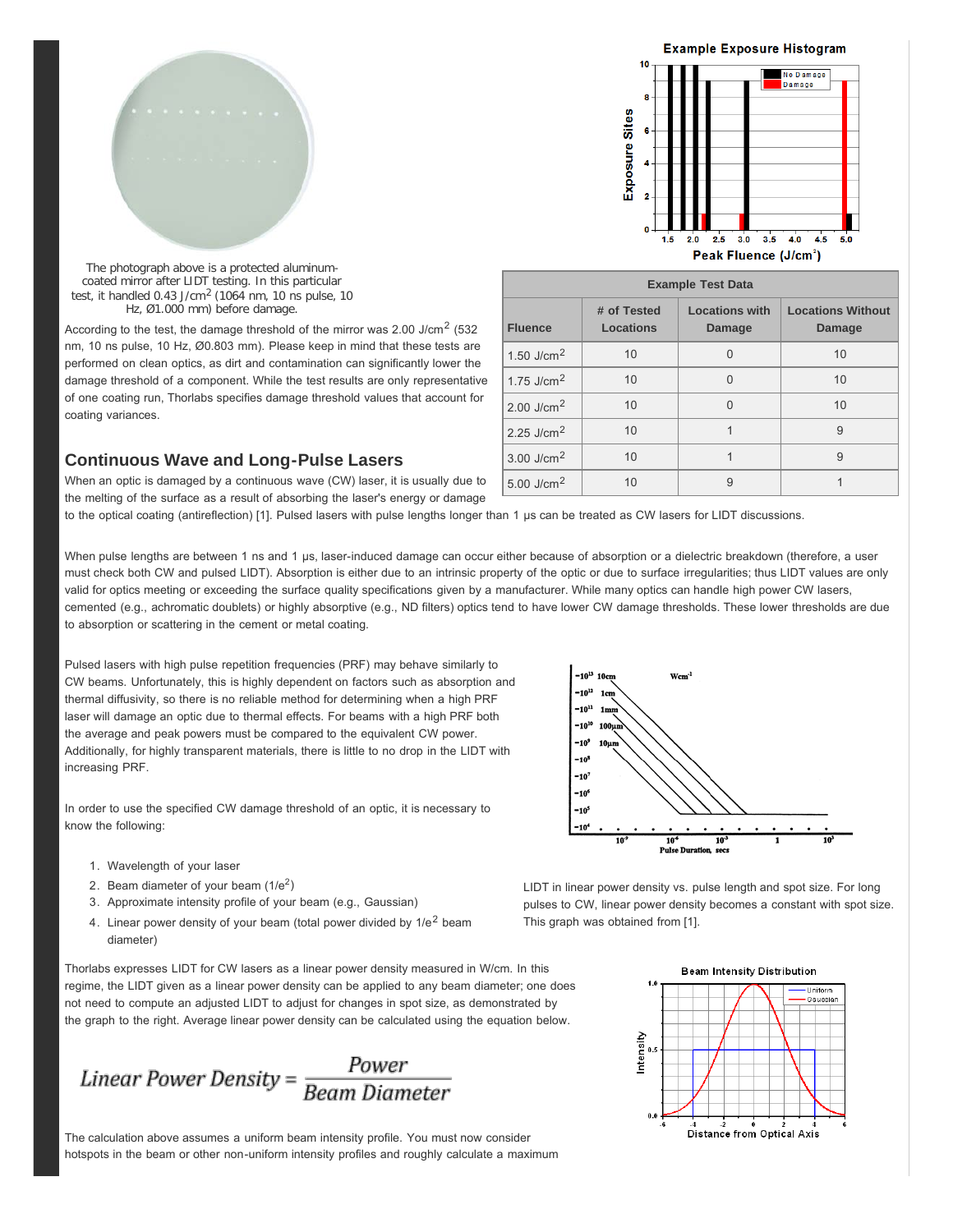power density. For reference, a Gaussian beam typically has a maximum power density that is twice that of the uniform beam (see lower right).

Now compare the maximum power density to that which is specified as the LIDT for the optic. If the optic was tested at a wavelength other than your operating wavelength, the damage threshold must be scaled appropriately. A good rule of thumb is that the damage threshold has a linear relationship with wavelength such that as you move to shorter wavelengths, the damage threshold decreases (i.e., a LIDT of 10 W/cm at 1310 nm scales to 5 W/cm at 655 nm):

Adjusted LIDT = LIDT Power  $\left(\frac{Your \ Wavelength}{LIDT \ Wavelength}\right)$ 

While this rule of thumb provides a general trend, it is not a quantitative analysis of LIDT vs wavelength. In CW applications, for instance, damage scales more strongly with absorption in the coating and substrate, which does not necessarily scale well with wavelength. While the above procedure provides a good rule of thumb for LIDT values, please contact Tech Support if your wavelength is different from the specified LIDT wavelength. If your power density is less than the adjusted LIDT of the optic, then the optic should work for your application.

Please note that we have a buffer built in between the specified damage thresholds online and the tests which we have done, which accommodates variation between batches. Upon request, we can provide individual test information and a testing certificate. The damage analysis will be carried out on a similar optic (customer's optic will not be damaged). Testing may result in additional costs or lead times. Contact Tech Support for more information.

#### **Pulsed Lasers**

As previously stated, pulsed lasers typically induce a different type of damage to the optic than CW lasers. Pulsed lasers often do not heat the optic enough to damage it; instead, pulsed lasers produce strong electric fields capable of inducing dielectric breakdown in the material. Unfortunately, it can be very difficult to compare the LIDT specification of an optic to your laser. There are multiple regimes in which a pulsed laser can damage an optic and this is based on the laser's pulse length. The highlighted columns in the table below outline the relevant pulse lengths for our specified LIDT values.

Pulses shorter than 10<sup>-9</sup> s cannot be compared to our specified LIDT values with much reliability. In this ultra-short-pulse regime various mechanics, such as multiphoton-avalanche ionization, take over as the predominate damage mechanism [2]. In contrast, pulses between  $10^{-7}$  s and  $10^{-4}$  s may cause damage to an optic either because of dielectric breakdown or thermal effects. This means that both CW and pulsed damage thresholds must be compared to the laser beam to determine whether the optic is suitable for your application.

| <b>Pulse Duration</b>                          | $t < 10^{-9}$ s           | $10^{-9} < t < 10^{-7}$ s | $10^{-7} < t < 10^{-4}$ s          | $t > 10^{-4}$ s |
|------------------------------------------------|---------------------------|---------------------------|------------------------------------|-----------------|
| Damage Mechanism                               | Avalanche Ionization      | Dielectric Breakdown      | Dielectric Breakdown or<br>Thermal | Thermal         |
| <b>Relevant Damage</b><br><b>Specification</b> | No Comparison (See Above) | Pulsed                    | Pulsed and CW                      | <b>CW</b>       |

When comparing an LIDT specified for a pulsed laser to your laser, it is essential to know the following:

- 1. Wavelength of your laser
- 2. Energy density of your beam (total energy divided by  $1/e^2$  area)
- 3. Pulse length of your laser
- 4. Pulse repetition frequency (prf) of your laser
- 5. Beam diameter of your laser  $(1/e^2)$
- 6. Approximate intensity profile of your beam (e.g., Gaussian)

The energy density of your beam should be calculated in terms of  $J/cm<sup>2</sup>$ . The graph to the right shows why expressing the LIDT as an energy density provides the best metric for short pulse sources. In this regime, the LIDT given as an energy density can be applied to any beam diameter; one does not need to compute an adjusted LIDT to adjust for changes in spot size. This calculation assumes a uniform beam intensity profile. You must now adjust this energy density to account for hotspots or other nonuniform intensity profiles and roughly calculate a maximum energy density. For reference a Gaussian beam typically has a maximum energy density that is twice that of the  $1/e^2$  beam.



LIDT in energy density vs. pulse length and spot size. For short pulses, energy density becomes a constant with spot size. This graph was obtained from [1].

Now compare the maximum energy density to that which is specified as the LIDT for the optic. If the optic was tested at a wavelength other than your operating

wavelength, the damage threshold must be scaled appropriately [3]. A good rule of thumb is that the damage threshold has an inverse square root relationship with wavelength such that as you move to shorter wavelengths, the damage threshold decreases (i.e., a LIDT of 1 J/cm<sup>2</sup> at 1064 nm scales to 0.7 J/cm<sup>2</sup> at 532 nm):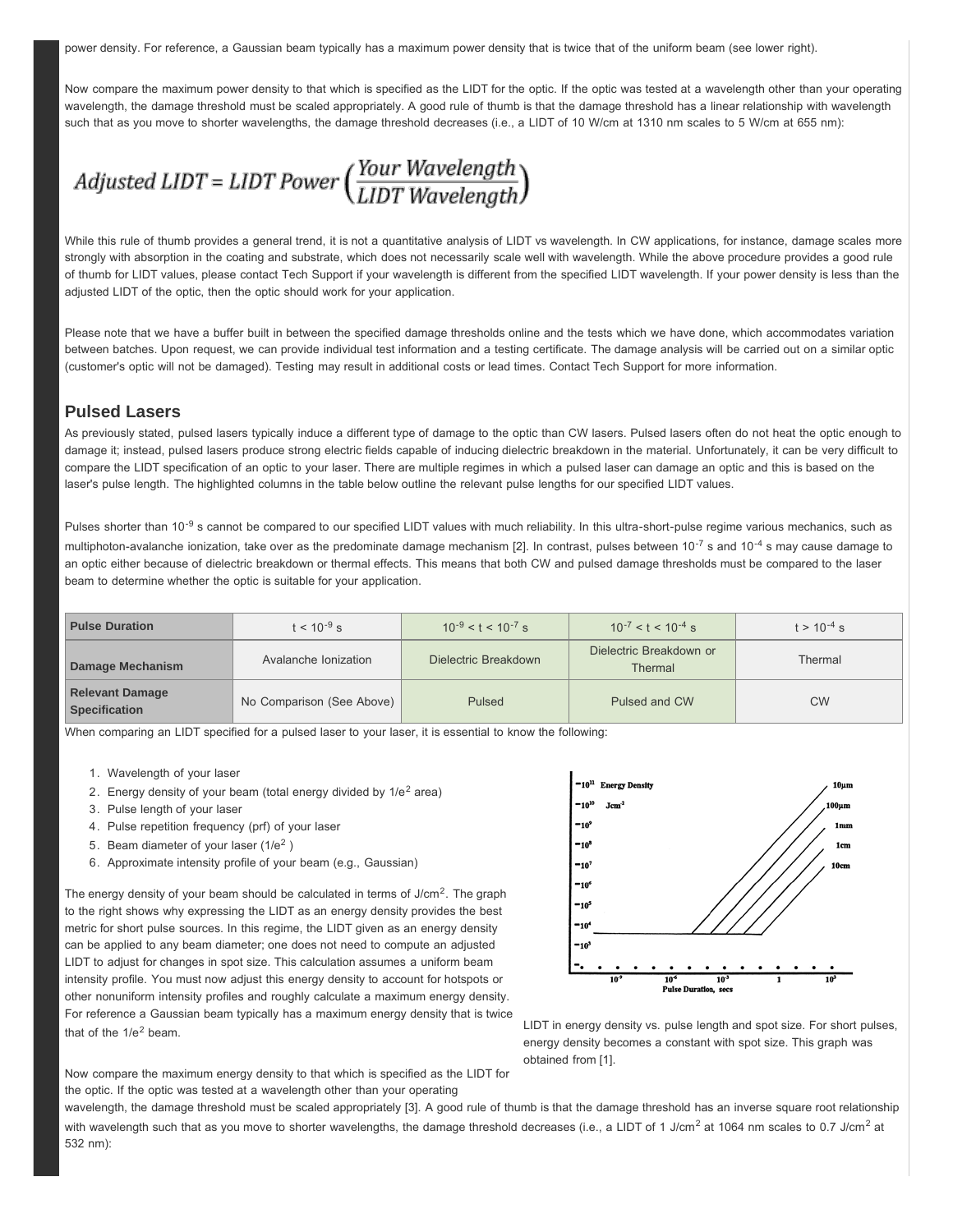

You now have a wavelength-adjusted energy density, which you will use in the following step.

Beam diameter is also important to know when comparing damage thresholds. While the LIDT, when expressed in units of J/cm<sup>2</sup>, scales independently of spot size; large beam sizes are more likely to illuminate a larger number of defects which can lead to greater variances in the LIDT [4]. For data presented here, a <1 mm beam size was used to measure the LIDT. For beams sizes greater than 5 mm, the LIDT (J/cm2) will not scale independently of beam diameter due to the larger size beam exposing more defects.

The pulse length must now be compensated for. The longer the pulse duration, the more energy the optic can handle. For pulse widths between 1 - 100 ns, an approximation is as follows:

# Adjusted LIDT = LIDT Energy  $\sqrt{\frac{Your \, Pulse \, Length}{LIDT \, Pulse \, Length}}$

Use this formula to calculate the Adjusted LIDT for an optic based on your pulse length. If your maximum energy density is less than this adjusted LIDT maximum energy density, then the optic should be suitable for your application. Keep in mind that this calculation is only used for pulses between 10<sup>-9</sup> s and  $10^{-7}$  s. For pulses between  $10^{-7}$  s and  $10^{-4}$  s, the CW LIDT must also be checked before deeming the optic appropriate for your application.

Please note that we have a buffer built in between the specified damage thresholds online and the tests which we have done, which accommodates variation between batches. Upon request, we can provide individual test information and a testing certificate. Contact Tech Support for more information.

[1] R. M. Wood, Optics and Laser Tech*.* **29**, 517 (1998). [2] Roger M. Wood, *Laser-Induced Damage of Optical Materials* (Institute of Physics Publishing, Philadelphia, PA, 2003). [3] C. W. Carr *et al*., Phys. Rev. Lett. **91**, 127402 (2003). [4] N. Bloembergen, Appl. Opt. **12**, 661 (1973).

#### Hide LIDT Calculations

#### LIDT CALCULATIONS

In order to illustrate the process of determining whether a given laser system will damage an optic, a number of example calculations of laser induced damage threshold are given below. For assistance with performing similar calculations, we provide a spreadsheet calculator that can be downloaded by clicking the button to the right. To use the calculator, enter the specified LIDT value of the optic under consideration and the relevant parameters of your

#### **LIDT Calculator**

laser system in the green boxes. The spreadsheet will then calculate a linear power density for CW and pulsed systems, as well as an energy density value for pulsed systems. These values are used to calculate adjusted, scaled LIDT values for the optics based on accepted scaling laws. This calculator assumes a Gaussian beam profile, so a correction factor must be introduced for other beam shapes (uniform, etc.). The LIDT scaling laws are determined from empirical relationships; their accuracy is not guaranteed. Remember that absorption by optics or coatings can significantly reduce LIDT in some spectral regions. These LIDT values are not valid for ultrashort pulses less than one nanosecond in duration.

#### **CW Laser Example**

Suppose that a CW laser system at 1319 nm produces a 0.5 W Gaussian beam that has a  $1/e<sup>2</sup>$ diameter of 10 mm. A naive calculation of the average linear power density of this beam would yield a value of 0.5 W/cm, given by the total power divided by the beam diameter:

Linear Power Density =  $\frac{Power}{Beam Diameter}$ 

However, the maximum power density of a Gaussian beam is about twice the maximum power density of a uniform beam, as shown in the graph to the right. Therefore, a more accurate determination of the maximum linear power density of the system is 1 W/cm.





An AC127-030-C achromatic doublet lens has a specified CW LIDT of 350 W/cm, as tested at 1550 nm. CW damage threshold values typically scale directly with the wavelength of the laser source, so this yields an adjusted LIDT value: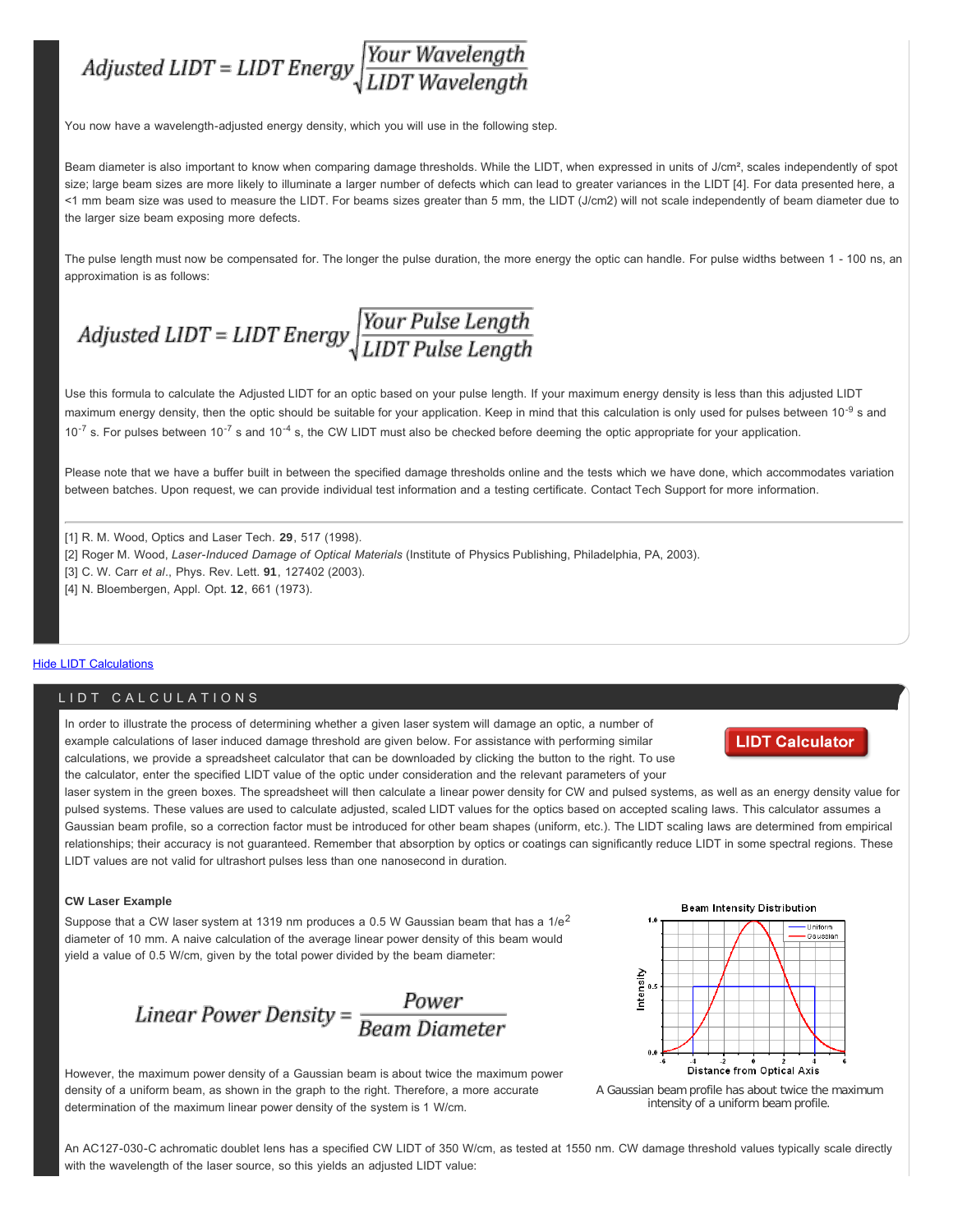### Adjusted LIDT = LIDT Power  $\left(\frac{Your \ Wavelength}{LIDT \ Wavelength}\right)$

The adjusted LIDT value of 350 W/cm x (1319 nm / 1550 nm) = 298 W/cm is significantly higher than the calculated maximum linear power density of the laser system, so it would be safe to use this doublet lens for this application.

#### **Pulsed Nanosecond Laser Example: Scaling for Different Pulse Durations**

Suppose that a pulsed Nd:YAG laser system is frequency tripled to produce a 10 Hz output, consisting of 2 ns output pulses at 355 nm, each with 1 J of energy, in a Gaussian beam with a 1.9 cm beam diameter  $(1/e^2)$ . The average energy density of each pulse is found by dividing the pulse energy by the beam area:

## Energy Density =  $\frac{Pulse Energy}{Beam Area}$

As described above, the maximum energy density of a Gaussian beam is about twice the average energy density. So, the maximum energy density of this beam is  $\sim 0.7$  J/cm<sup>2</sup>.

The energy density of the beam can be compared to the LIDT values of 1 J/cm<sup>2</sup> and 3.5 J/cm<sup>2</sup> for a BB1-E01 broadband dielectric mirror and an NB1-K08 Nd:YAG laser line mirror, respectively. Both of these LIDT values, while measured at 355 nm, were determined with a 10 ns pulsed laser at 10 Hz. Therefore, an adjustment must be applied for the shorter pulse duration of the system under consideration. As described on the previous tab, LIDT values in the nanosecond pulse regime scale with the square root of the laser pulse duration:

This adjustment factor results in LIDT values of 0.45 J/cm<sup>2</sup> for the BB1-E01 broadband mirror and 1.6 J/cm<sup>2</sup> for the Nd:YAG laser line mirror, which are to be compared with the 0.7 J/cm<sup>2</sup> maximum energy density of the beam. While the broadband mirror would likely be damaged by the laser, the more specialized laser line mirror is appropriate for use with this system.

#### **Pulsed Nanosecond Laser Example: Scaling for Different Wavelengths**

Suppose that a pulsed laser system emits 10 ns pulses at 2.5 Hz, each with 100 mJ of energy at 1064 nm in a 16 mm diameter beam  $(1/e^2)$  that must be attenuated with a neutral density filter. For a Gaussian output, these specifications result in a maximum energy density of 0.1 J/cm<sup>2</sup>. The damage threshold of an NDUV10A Ø25 mm, OD 1.0, reflective neutral density filter is 0.05 J/cm<sup>2</sup> for 10 ns pulses at 355 nm, while the damage threshold of the similar NE10A absorptive filter is 10 J/cm<sup>2</sup> for 10 ns pulses at 532 nm. As described on the previous tab, the LIDT value of an optic scales with the square root of the wavelength in the nanosecond pulse regime:

Adjusted LIDT = LIDT Energy  $\sqrt{\frac{Your\ Wavelength}{LIDT\ Wavelength}}$ 

This scaling gives adjusted LIDT values of 0.08 J/cm<sup>2</sup> for the reflective filter and 14 J/cm<sup>2</sup> for the absorptive filter. In this case, the absorptive filter is the best choice in order to avoid optical damage.

#### **Pulsed Microsecond Laser Example**

Consider a laser system that produces 1 µs pulses, each containing 150 µJ of energy at a repetition rate of 50 kHz, resulting in a relatively high duty cycle of 5%. This system falls somewhere between the regimes of CW and pulsed laser induced damage, and could potentially damage an optic by mechanisms associated with either regime. As a result, both CW and pulsed LIDT values must be compared to the properties of the laser system to ensure safe operation.

If this relatively long-pulse laser emits a Gaussian 12.7 mm diameter beam  $(1/e^2)$  at 980 nm, then the resulting output has a linear power density of 5.9 W/cm and an energy density of 1.2 x 10<sup>-4</sup> J/cm<sup>2</sup> per pulse. This can be compared to the LIDT values for a WPQ10E-980 polymer zero-order quarter-wave plate, which are 5 W/cm for CW radiation at 810 nm and 5 J/cm<sup>2</sup> for a 10 ns pulse at 810 nm. As before, the CW LIDT of the optic scales linearly with the laser wavelength, resulting in an adjusted CW value of 6 W/cm at 980 nm. On the other hand, the pulsed LIDT scales with the square root of the laser wavelength and the square root of the pulse duration, resulting in an adjusted value of 55 J/cm<sup>2</sup> for a 1 µs pulse at 980 nm. The pulsed LIDT of the optic is significantly greater than the energy density of the laser pulse, so individual pulses will not damage the wave plate. However, the large average linear power density of the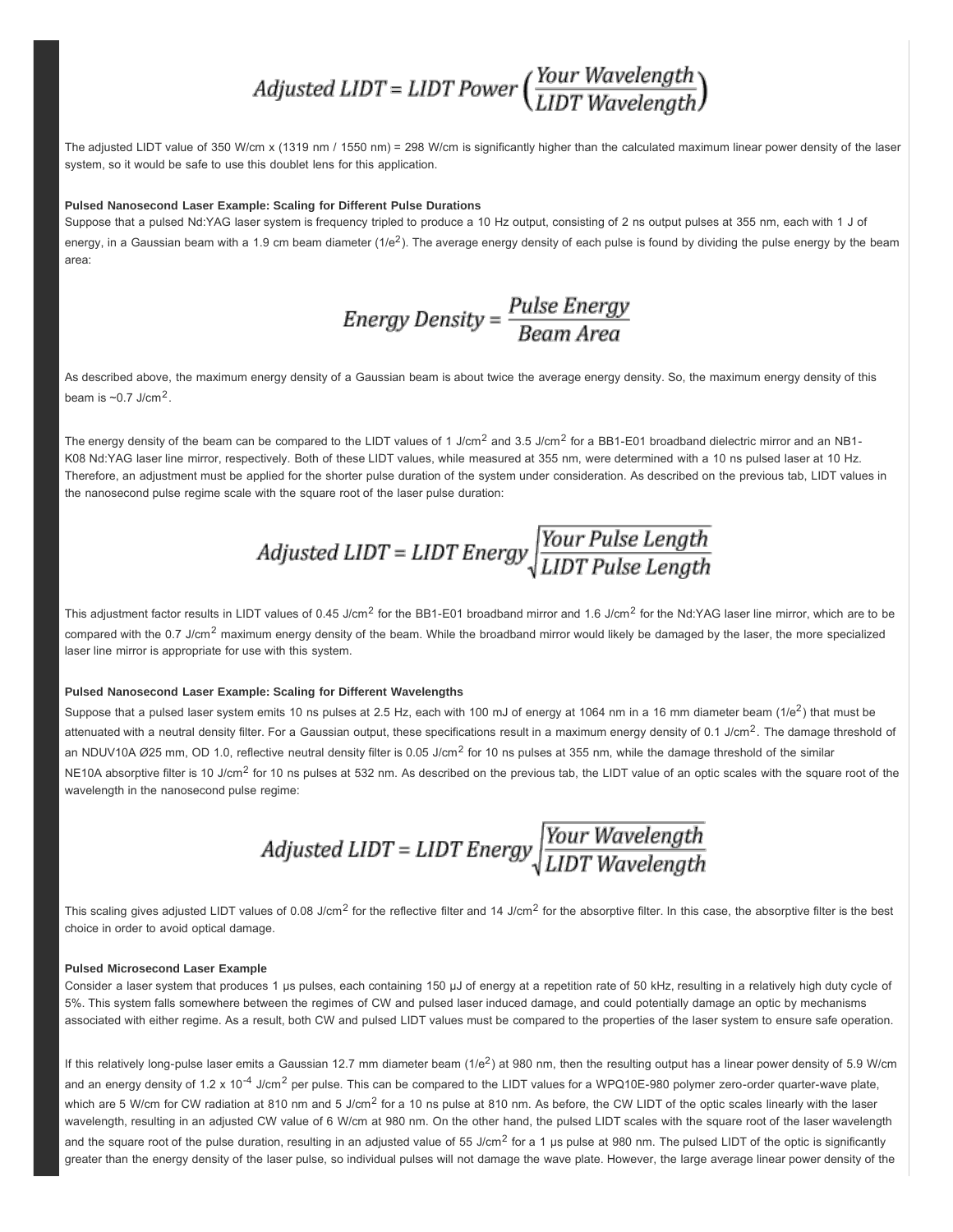#### Hide High-Vacuum CF Flange Viewports for Ø1.5" Wedged Windows

#### **High-Vacuum CF Flange Viewports for Ø1.5" Wedged Windows**

- ▶ Ø2.75" CF Viewport with Ø1.5" Wedged UVFS Window
- Viton O-Ring Metal-to-Glass Seal
- Windows Include a 30 arcmin Wedge
- Clear Aperture: Ø1.13" (28.7 mm)



Thorlabs Ø2.75" CF flange viewports for wedged windows allow for optical access into high-vacuum (HV) systems down to 10<sup>-8</sup> Torr. These are fixed (non-rotating) flanges with Ø1.5" wedged windows that provide a clear aperture of Ø1.13". These viewports have six 1/4" (M6) through holes for bolting onto any standard Ø2.75" CF flange. Please note that mounting hardware is not included. The windows feature a 30 arcmin wedge, eliminating fringe patterns and avoiding optical feedback. These UVFS wedged windows, mounted into our viewports, are available either uncoated or with one of Thorlabs' Broadband Antireflection (BBAR) Coatings deposited on both sides. A Viton O-Ring (included in the CF flange) holds the window in place and forms the leak-tight metal-to-glass seal.

The CF-style flange utilizes a knife-edge mechanism to create an airtight seal between mating pieces. To create the seal, a copper gasket (available below) is most often employed. As the bolts of the mating pair are tightened, the knife edge "bites" into the copper gasket, deforming it. The extruded metal fills all the machining marks and surface defects, which yields a leak-tight seal.

| <b>Part Number</b> | <b>Description</b>                                                                 | <b>Price</b> | Availability     |
|--------------------|------------------------------------------------------------------------------------|--------------|------------------|
| <b>VPCHW42</b>     | Customer Inspired! Ø2.75" CF Flange, Uncoated Wedged UVFS Window                   | \$271.61     | Today            |
| <b>VPCHW42-UV</b>  | Customer Inspired! Ø2.75" CF Flange, AR Coating: 245 - 400 nm Wedged UVFS Window   | \$290.01     | <b>Lead Time</b> |
| <b>VPCHW42-A</b>   | Customer Inspired! Ø2.75" CF Flange, AR Coating: 350 - 700 nm Wedged UVFS Window   | \$306.24     | <b>Lead Time</b> |
| <b>VPCHW42-B</b>   | Customer Inspired! Ø2.75" CF Flange, AR Coating: 650 - 1050 nm Wedged UVFS Window  | \$306.24     | <b>Lead Time</b> |
| <b>VPCHW42-C</b>   | Customer Inspired! Ø2.75" CF Flange, AR Coating: 1050 - 1700 nm Wedged UVFS Window | \$306.24     | Today            |

#### Hide Ø1.5" UV Fused Silica Wedged Vacuum Windows

#### **Ø1.5" UV Fused Silica Wedged Vacuum Windows**

- Ø1.5" UVFS Wedged Vacuum Window
- 30 arcmin Wedge
- **Replacement Windows for Our High-Vacuum CF Flange Viewports**

Thorlabs' Ø1.5" wedged vacuum windows are available either uncoated or with one of four Thorlabs' broadband antireflection (BBAR) coatings deposited on both sides. While uncoated windows have typical losses of about 4% per surface, the BBAR coatings reduce this to R<sub>avg</sub> <0.5% over the specified wavelength range and provide good performance for angles of incidence between 0° and 30°. BBAR coating curve information can be found under the *Graphs* tab. These windows are compatible with our high-vacuum CF flange viewports for Ø1.5" wedged windows (sold directly above) and may act as replacement windows should a window become damaged or if a different AR coating is required. They are also compatible with the VPCH2-FL empty vacuum flange sold directly below. Please see the *Windows Installation* tab for instructions on installing these windows into a CF flange.

| <b>Part Number</b> | <b>Description</b>                                                             | <b>Price</b> | <b>Availability</b> |
|--------------------|--------------------------------------------------------------------------------|--------------|---------------------|
| VPWW42             | Customer Inspired! Ø1.5" UVFS Wedged Vacuum Window, Uncoated                   | \$152.57     | Today               |
| VPWW42-UV          | Customer Inspired! Ø1.5" UVFS Wedged Vacuum Window, AR Coating: 245 - 400 nm   | \$176.39     | Today               |
| VPWW42-A           | Customer Inspired! Ø1.5" UVFS Wedged Vacuum Window, AR Coating: 350 - 700 nm   | \$176.39     | Today               |
| VPWW42-B           | Customer Inspired! Ø1.5" UVFS Wedged Vacuum Window, AR Coating: 650 - 1050 nm  | \$176.39     | Today               |
| VPWW42-C           | Customer Inspired! Ø1.5" UVFS Wedged Vacuum Window, AR Coating: 1050 - 1700 nm | \$176.39     | Today               |

#### Hide High-Vacuum Hardware for Ø1.5" Optics

#### **High-Vacuum Hardware for Ø1.5" Optics**

- Ø2.75" CF Flange (Includes One O-Ring)
- $\triangleright$  Compatible with Ø1.5" Windows